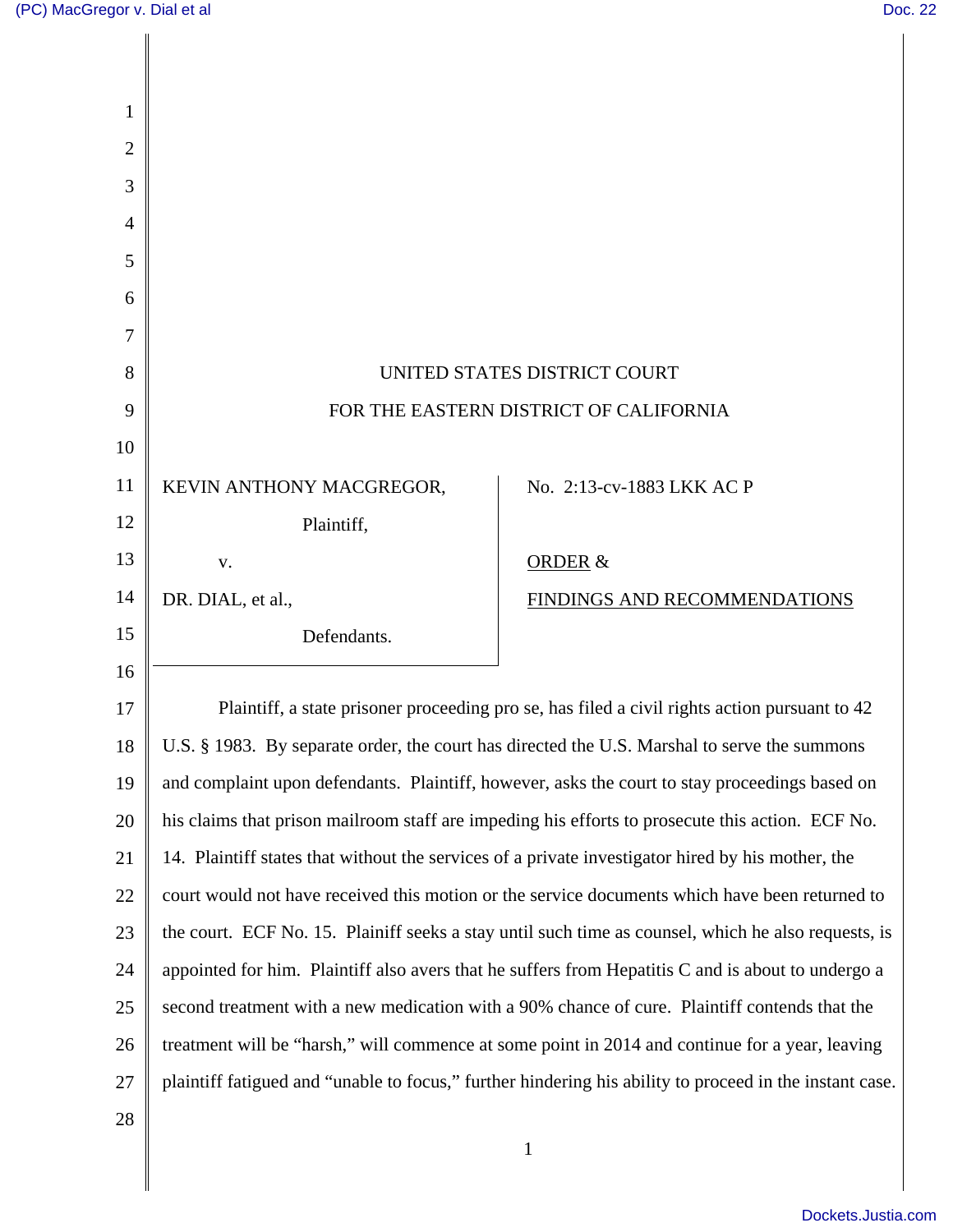| $\mathbf{1}$   | "The District Court has broad discretion to stay proceedings as an incident to its power to            |
|----------------|--------------------------------------------------------------------------------------------------------|
| 2              | control its own docket." Clinton v. Jones, 520 U.S. 681, 707 (1997) (citing Landis v. North            |
| 3              | American Co., 299 U.S. 248, 254 (1936)). "The proponent of the stay bears the burden of                |
| $\overline{4}$ | establishing its need." Id. at 708. When ruling on a request to stay proceedings, the following        |
| 5              | factors are considered: (1) "the possible damage which may result from the granting of a stay";        |
| 6              | (2) "the hardship or inequity which a party may suffer in being required to go forward," and (3)       |
| 7              | "the orderly course of justice, measured in terms of the simplifying or complicating of issues,        |
| $8\phantom{.}$ | proof, and questions of law which could be expected to result from a stay." Filtrol Corp. v.           |
| 9              | Kelleher, 467 F.2d 242, 244 (9th Cir.1972) (quoting CMAX, Inc. v. Hall, 300 F.2d 265, 268 (9th         |
| 10             | Cir.1962, in turn, citing Landis, supra, at 254-55.). The court, in considering a stay, should         |
| 11             | "balance the length of any stay against the strength of the justification given for it." Young v.      |
| 12             | I.N.S., 208 F.3d 1116, 1119 (9th Cir. 2000).                                                           |
| 13             | The court finds that a stay of this action is unwarranted, primarily because plaintiff fails to        |
| 14             | carry his burden to demonstrate the need for a stay. A stay should not be imposed on the basis of      |
| 15             | conclusory allegations that non-parties are seeking to impede plaintiff's pursuit of this action.      |
| 16             | The All Writs Act, 28 U.S.C § 1651, provides authority for this court to inquire into any such         |
| 17             | interference, should plaintiff in the future provided concrete evidence of such impediment,            |
| 18             | together with the names of those alleged to be participating in efforts to obstruct him. As to the     |
| 19             | inconvenience to plaintiff of undergoing medical treatment while pursuing this action, plaintiff is    |
| 20             | reminded that this is hardly a unique circumstance. Prisoner-plaintiffs not infrequently undergo       |
| 21             | medical treatment or are provided medication during the course of their litigation. Moreover, the      |
| 22             | undersigned has now ordered service of the complaint. In these circumstances, the court finds          |
| 23             | that all factors weigh in favor of proceeding with, rather than delaying, this action.                 |
| 24             | As noted, plaintiff has requested the appointment of counsel. The United States Supreme                |
| 25             | Court has ruled that district courts lack authority to require counsel to represent indigent prisoners |
| 26             | in § 1983 cases. Mallard v. United States Dist. Court, 490 U.S. 296, 298 (1989). In certain            |
| 27             | exceptional circumstances, the court may request the voluntary assistance of counsel pursuant to       |

28 28 U.S.C. § 1915(e)(1). Terrell v. Brewer, 935 F.2d 1015, 1017 (9th Cir. 1991); Wood v.